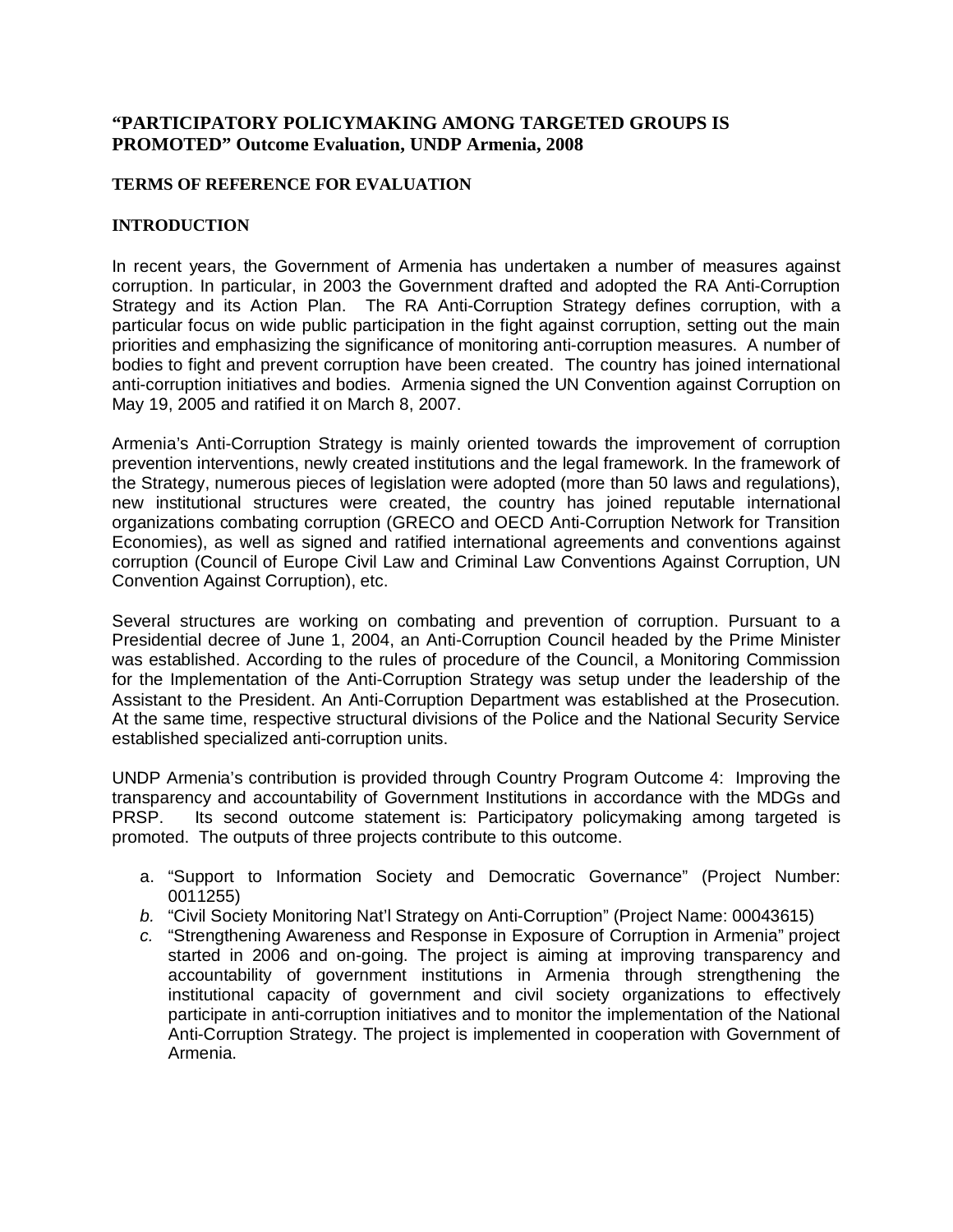### *Purpose and subject of the evaluation*

The evaluations of UNDP Armenia's **Country Programme Outcome 4**: "Participatory policymaking among targeted groups is promoted" is to be conducted as the issue of citizen's participation is critical for development of democracy in Armenia in general, and particularly for overcoming problems like corruption. The purpose of the evaluation is to assess the outputs of the projects and their contribution to the outcome, their relevance to the country, as well as to define lessons learned and identify possible future entry points for similar projects. An evaluation of the ICT project and an internal review of Anti-Corruption project 1 were conducted in 2006. Thus it is recommended that these reports be reviewed and that the evaluation should concentrate on "Strengthening Awareness and Response in Exposure of Corruption in Armenia" project.

### *Objectives and scope of the evaluation*

The objective of the outcome evaluation is to assess how the outputs of the above projects contribute to the specified outcome, as well as to assess their linkages with national priorities on governance. The timing of this outcome is strategic to identify results and define lessons learned which will assist in informing future interventions as part of the CP review and planning cycle.

The evaluation will review the extent to which program, projects, soft assistance, partners' interventions and synergies among partners have contributed to the achievement of the outcome. Thus it will include five categories of analysis:

This outcome evaluation will address the following questions

# *Design:*

- How did the outcome statement affect the design of the projects?
- What were the substantive design issues? (stakeholder/partner involvement and capacity, parallel work by other agencies, UN management capacity, sustainability, etc. )
- To what extent and in what ways were past experience, findings from evaluations, dialogue with stakeholders, etc. used to design the projects?

# *Outcome Status:*

- What is the status of the key outputs, particularly for project (c above)?
- Were the outputs realistic?
- In what ways can progress towards outcomes be observed?
- What were the major factors contributing to progress toward outcomes? (UNDP) interventions, CSO partnerships, other donors, government, etc.)
- What UNDP interventions can be linked to progress toward outcomes?
- What are the major sustainability issues?
- What needs to be done to address these?
- What unintended changes (positive or negative) occurred?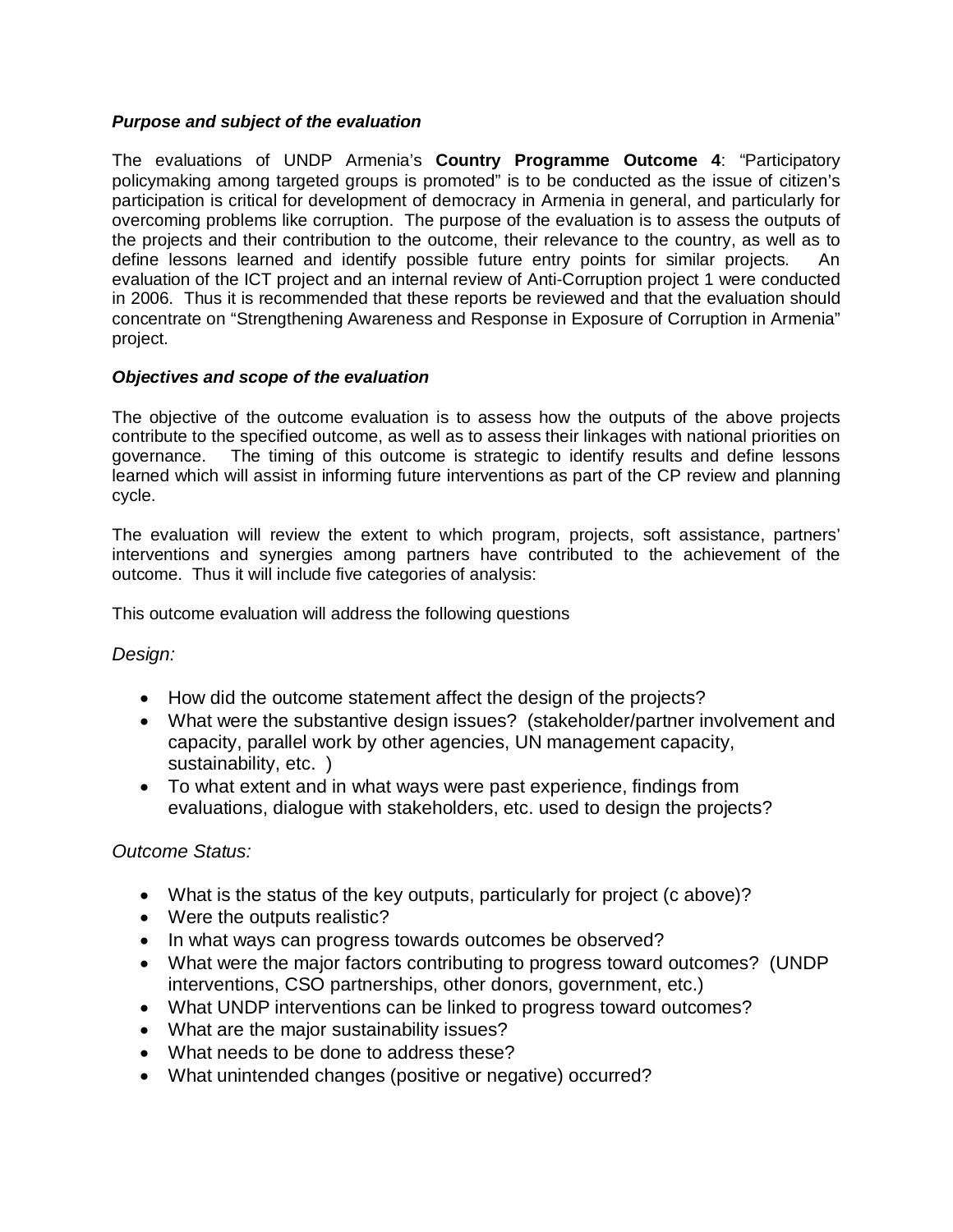# *Relevance:*

In what ways was the design and implementation of the projects relevant to:

- $\bullet$  A-C issues in Armenia
- Government of Armenia priorities (Equality, etc.)
- UNDP programming
- Work of other donors
- Constraints and opportunities in current environment

# *UNDP Contribution*

- What innovative approaches were tried and capacities developed through UNDP assistance?
- How were UNDP crosscutting issues mainstreamed in the projects? (Gender equality, CD, etc.)

# *Evaluation duration*

Planning phase: 5 days Preparatory work, field work and feedback: 19 Drafting and finalizing report: 5 days

*Geographic coverage:* To be determined but will include field visits

# *Evaluation Methodology:*

While selecting the methods of evaluation that fact needs to be considered that outcomes are influenced by a full range of UNDP activities (projects, programmes, non-project activities and "soft" assistance within and outside of projects) as well as the activities of other development actors. Thus, a number of variables beyond the projects need to be considered during the evaluation. More specifically evaluation methodology is to be defined be the evaluator. The evaluator is expected to use all relevant methods to obtain data and information for the analysis and drawing up of findings, conclusions, lessons learned and recommendations. The possible methods include:

- a) Documentation review: Review of MYFF/Strategic Plan of UNDP for a description of the intended outcome, the baseline for the outcome and the indicators and benchmarks used. Examine contextual information and baselines contained in project documents, the Country Programme, Common Country Assessment/United Nations Development Assistance Framework (CCA/UNDAF), corresponding project documents, their evaluation reports and other sources;
- b) Interviews, field visits, questionnaires and meeting including participatory forums to validate information about the status of the outcome that is culled from contextual sources; also use to the extent possible the data collected and analysis undertaken by the country office prior to the outcome evaluation; and examine local sources of knowledge about factors influencing the outcome;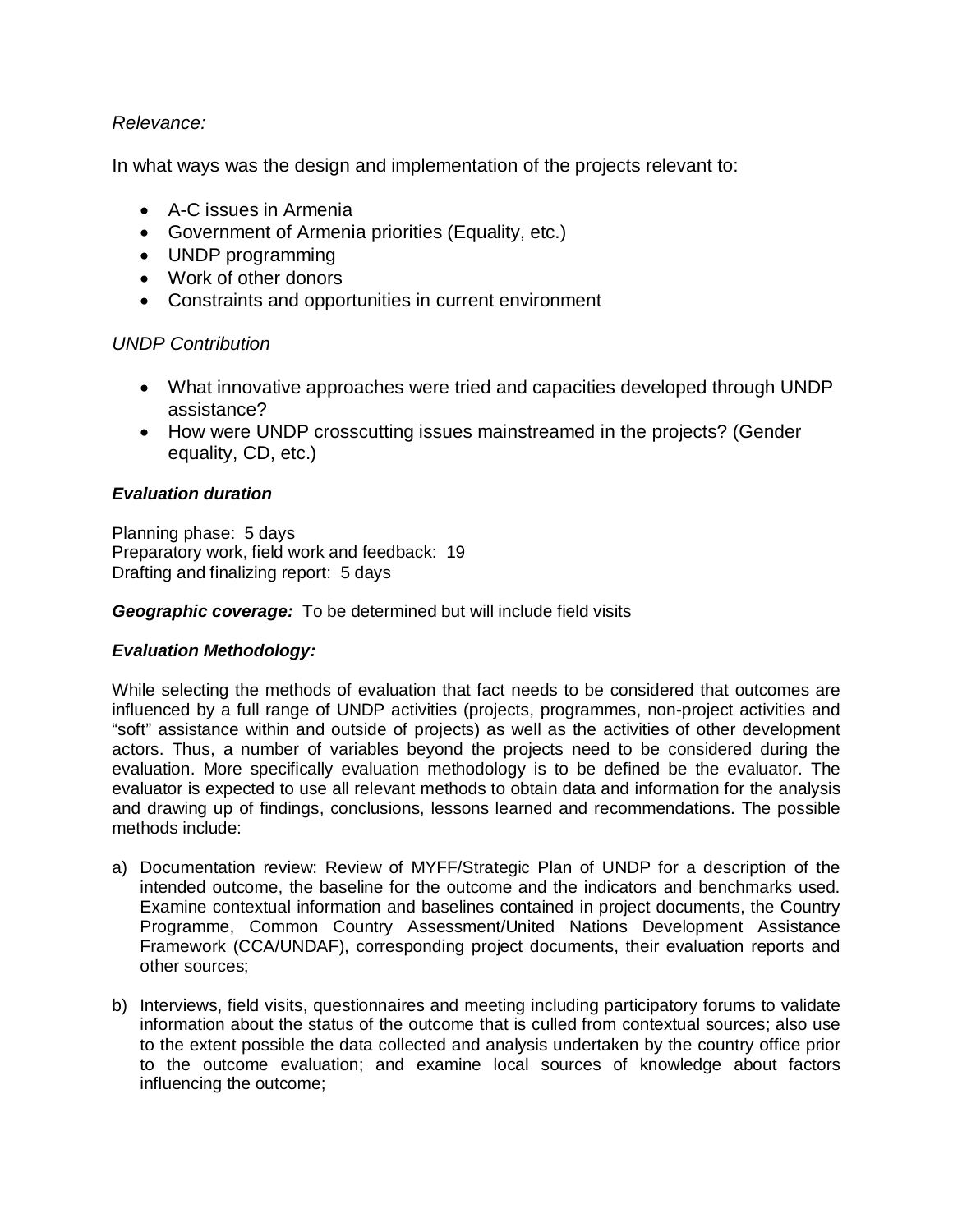**Stakeholders to be involved in the evaluation:** Will be defined jointly by UNDP and the evaluator*.*

#### *Products Expected from the Evaluation:*

*A Final Report, which covers, at least:*

- x *Assessment of progress made towards the intended outcome*
- x *Assessment of achievement of outputs*
- x *Lessons learned concerning best / or less ideal practices in producing outputs and achieving the outcome*
- x *Strategies and recommendations for continued UNDP assistance towards the achievement of the outcome, and while addressing the issue in future programming.*

The outcome evaluation report should be written in English and include the following:

- **Title Page**
- **EXECT:** List of acronyms and abbreviations
- **Table of contents, including list of annexes**
- **Executive Summary**
- **Introduction: background and context of the programme**
- Description of the program its logic theory, results framework and external factors likely to affect success
- **Purpose of the evaluation**
- Key questions and scope of the evaluation with information on limitations and de-limitations
- **Approach and methodology**
- **Findings**
- **Summary and explanation of findings and interpretations**
- **Conclusions**
- **Recommendations**
- **Lessons, generalizations, alternatives**
- **Annexes**

#### *Composition, skills and experience of the evaluation expert*

- 1. At least 15 years of related professional experience at international level;
- 2. Ability to analyse problems, make recommendations and present proposals for improvement or change in policies and procedures;
- 3. Strong experience in dealing with policies and practices in the area of anti-corruption in other countries (Eastern European/CIS countries preferable);
- 4. Excellent knowledge on anti-corruption best practices;
- 5. Knowledge of regulatory and institutional framework of the country, and of governance, civil society in Armenia is an asset;
- 6. Knowledge of integrative anti-corruption approaches supporting equality between men and women
- 7. Strong background in developing assessment reports, conducting research etc;